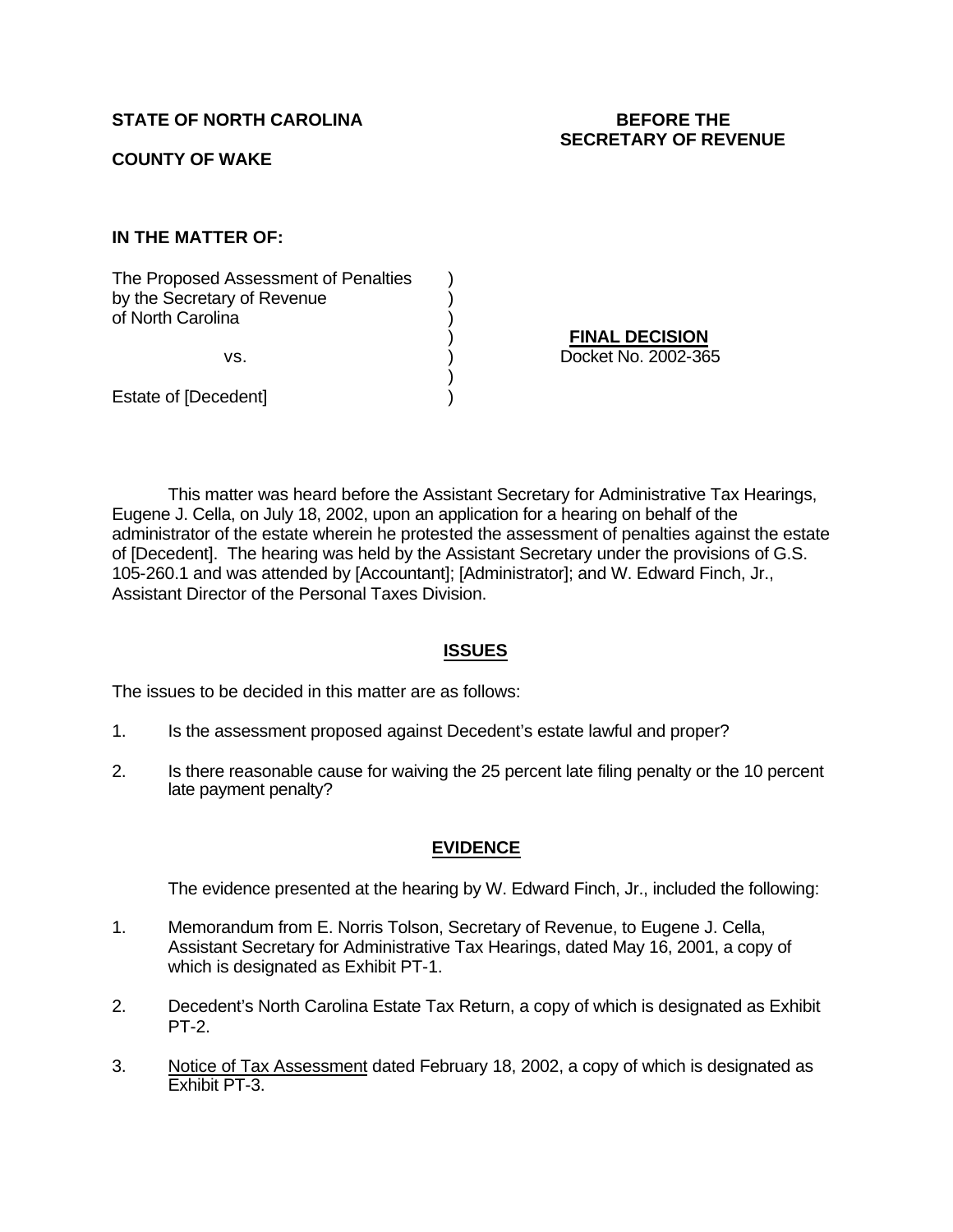- 4. Letter from Accountant to Michael D. Wall, Tax Auditor in the Office Examination Division, dated February 26, 2002, a copy of which is designated as Exhibit PT-4.
- 5. Letter from Accountant to Michael D. Wall dated March 15, 2001 (Accountant inadvertently dated the letter as year 2001 instead of 2002), a copy of which is designated as Exhibit PT-5.
- 6. Letter from W. Edward Finch, Jr., to Accountant dated April 24, 2002, a copy of which is designated as Exhibit PT-6.
- 7. Note from Accountant to W. Edward Finch, Jr., received on May 3, 2002, a copy of which is designated as Exhibit PT-7.
- 8. Letter from Eugene J. Cella to Accountant dated May 21, 2002, a copy of which is designated as Exhibit PT-8.

Evidence presented by Accountant at the hearing consisted of a list of points to be considered with related attachments, copies of which are collectively designated as Exhibit TP-1.

# **FINDINGS OF FACT**

Based on the foregoing evidence of record, the Assistant Secretary makes the following findings of fact:

- 1. Decedent died on November 29, 2000. Administrator filed the North Carolina estate tax return on January 21, 2002, without an approved extension of time for filing. The return reflected tax and interest of \$36,860.00, payment of which was included with the return.
- 2. The auditor assessed the late filing penalty of \$8,934.00 and the late payment penalty of \$3,573.60. A Notice of Estate Tax Assessment reflecting the penalties was mailed to Administrator on February 18, 2002.
- 3. Administrator objected to the proposed assessment of penalties and timely requested an administrative tax hearing before the Secretary of Revenue.
- 4. The initial inventory for Decedent's estate filed by Administrator with [a County Clerk of Court] reported total gross estate of \$704,761.22. A corrected inventory was filed after the due date of the estate tax return reporting total gross estate of \$674,459.09

# **CONCLUSIONS OF LAW**

Based on the foregoing findings of fact, the Assistant Secretary makes the following conclusions of law:

1. A North Carolina estate tax return is required to be filed if a federal estate tax return is required. For individuals dying in 2000, federal and State estate tax returns were required if a decedent's gross estate exceeded \$675,000.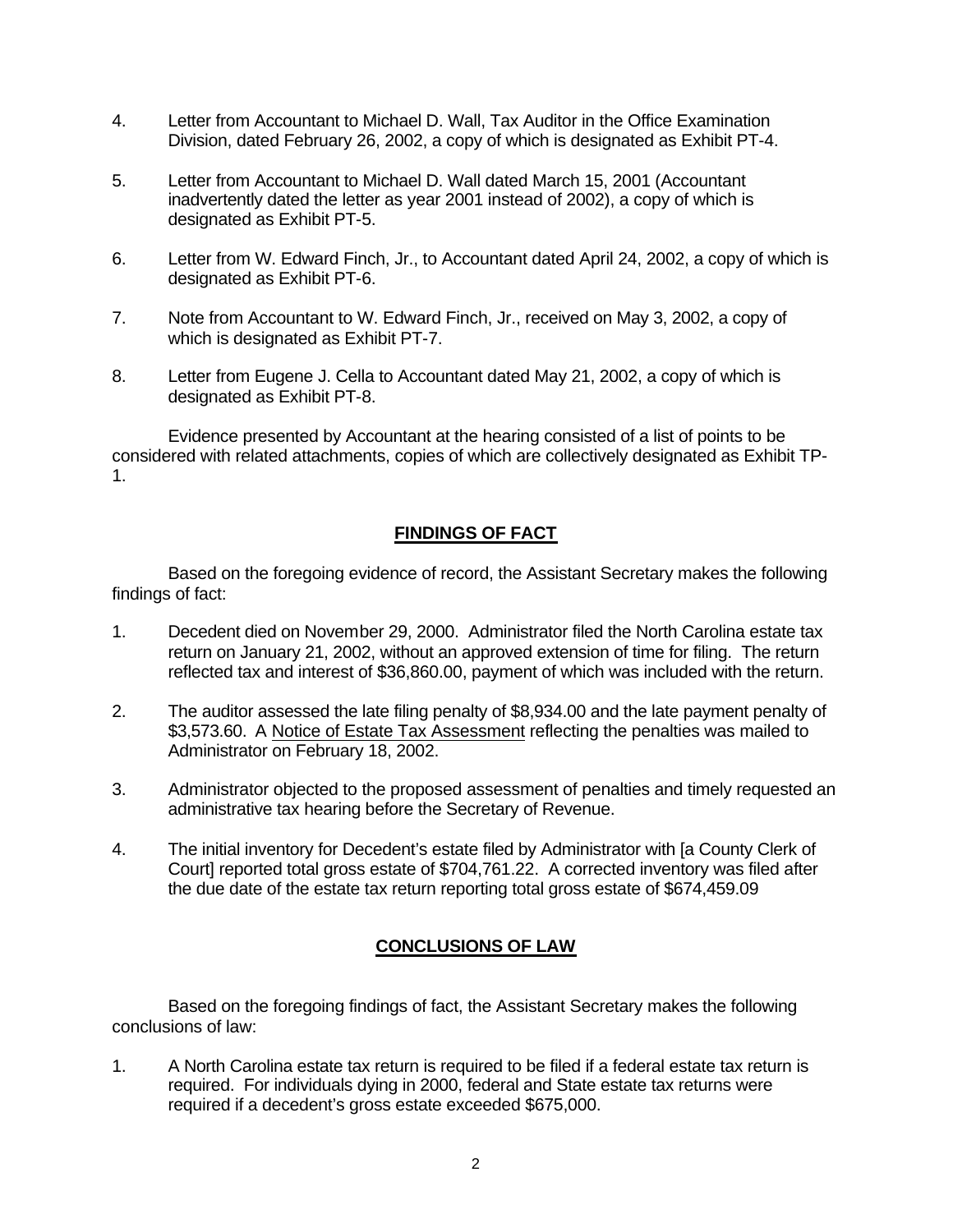- 2. The North Carolina estate tax return must be filed and the tax paid within nine months from the date of death. An extension of time to file a federal estate tax return is an automatic extension of time to file a North Carolina estate tax return.
- 3. To receive an extension of time to file the North Carolina estate tax return and pay the tax, a request for extension must be submitted in writing to the Department of Revenue on or before the due date of the return.
- 4. A penalty of five percent of the tax (maximum 25 percent) for each month is required for failure to file an estate tax return by the due date of the return. A penalty of ten percent of the tax is required for failure to pay the estate tax when due. Because Administrator did not file the estate tax return until January 21, 2002, nor pay the tax when due, the late filing and late payment penalties were properly and lawfully assessed.
- 5. The Secretary of Revenue is authorized to waive or reduce any penalty. Such waiver or reduction results from the taxpayer establishing reasonable cause for waiving or reducing the penalty assessed. The Secretary is not authorized to waive or reduce interest.

## **DECISION**

Decedent died intestate. Administrator volunteered to administer the estate and was appointed by the court on January 26, 2001. Administrator was not knowledgeable of estate filing requirements. After considering the property tax value of real estate, Administrator incorrectly assumed that the total gross value of the estate was below the minimum filing requirement. Administrator later sought professional advice from Accountant who suggested that he obtain a property appraisal. The estate tax return was filed and the tax and interest paid within a week after the appraisal was received.

The Assistant Secretary believes that Administrator acted in good faith and that his error was inadvertent and due to his limited knowledge of estate tax matters. Therefore, the Assistant Secretary finds reasonable cause for waiver of the late filing penalty of \$8,934.00 and the late payment penalty of \$3,573.60.